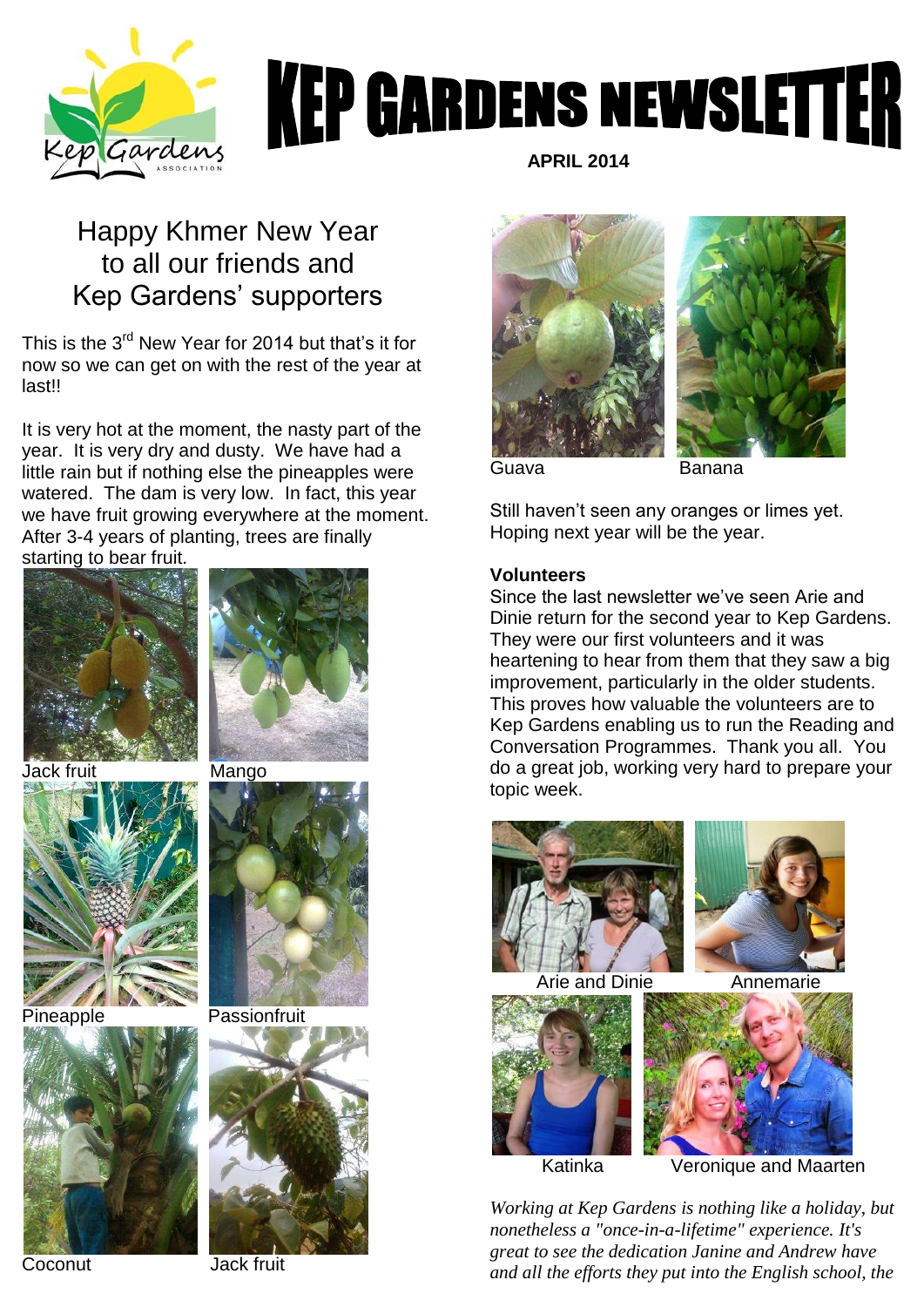*construction work, and all the other activities Kep Gardens offers to the Cambodian community. Living at Kep Gardens is not always as comfortable as staying in a guesthouse, but it does make you feel part of the family. With the great food Choun puts in front of you every day, you'll for sure have enough fuel to get through the working hours, and Kimsy is always willing to help you out with whatever query you may have.*

*When being part of the Kep Gardens project, you get to learn a lot about the people who call this part of Cambodia their home. We were very lucky to be invited to a wedding of an old Kep Gardens' student. We felt very welcome, and it was a pleasure to experience that all the other Kep Gardens students who were present, could talk to us in very good English! They all spoke with great respect and love about Janine and Andrew.*

*We will cherish our memories of all the Kep Gardens' children we got to teach every day. The smaller kids really are lots of fun, and it was very pleasant and interesting to get to learn more about the lives of the older English students.*

*The 6 weeks we spent at Kep Gardens were fun, challenging, hot, interesting....all in all a great experience we for sure will never forget.*

Veronique and Maarten

#### **Parent Information Morning**

The health checks showed that many of the younger children were undernourished. They were all issued with a powdered nutritional protein food but once this ran out what then? Kimsy learnt from the nurses what food was available around the village and cheaply from the local market that the children should be eating. She wrote this in Khmer on an information sheet and we invited the parents to attend one morning for an information session. It was pleasing to see that the majority of parents, mainly mothers but some fathers, attended. Kimsy said they were all very interested. They took the information sheet home so hopefully when these children are checked again next year their statistics will have improved.



#### **Driver Safety**



With Khmer New Year coming up, lots of parties and many people on the roads visiting families, we wanted to talk, particularly to the older classes, about driver safety before the festivities began. The Government has a list of 7 or 8 things they want people to know about to keep themselves safe, driving only being 1 of these topics. A local military police representative came and spoke about drugs, "gangsters" and other safety issues. We had acquired a few posters on road rules so he went through these as well. Even if it makes 1 of the kids think twice before speeding and drink driving it will be worth it.

#### **Nursing Students**

We told you in the last newsletter that the 3 nursing students had passed their entrance exam. A week or so after their exam Andrew and I took them to Life University and got them settled into their rooms ready for school the next day.



They have settled in very well. All 4 came home for Khmer New Year and came to see us. We had a very happy afternoon hearing all their stories. They are doing well in all the assignments, quizzes and exams they seem to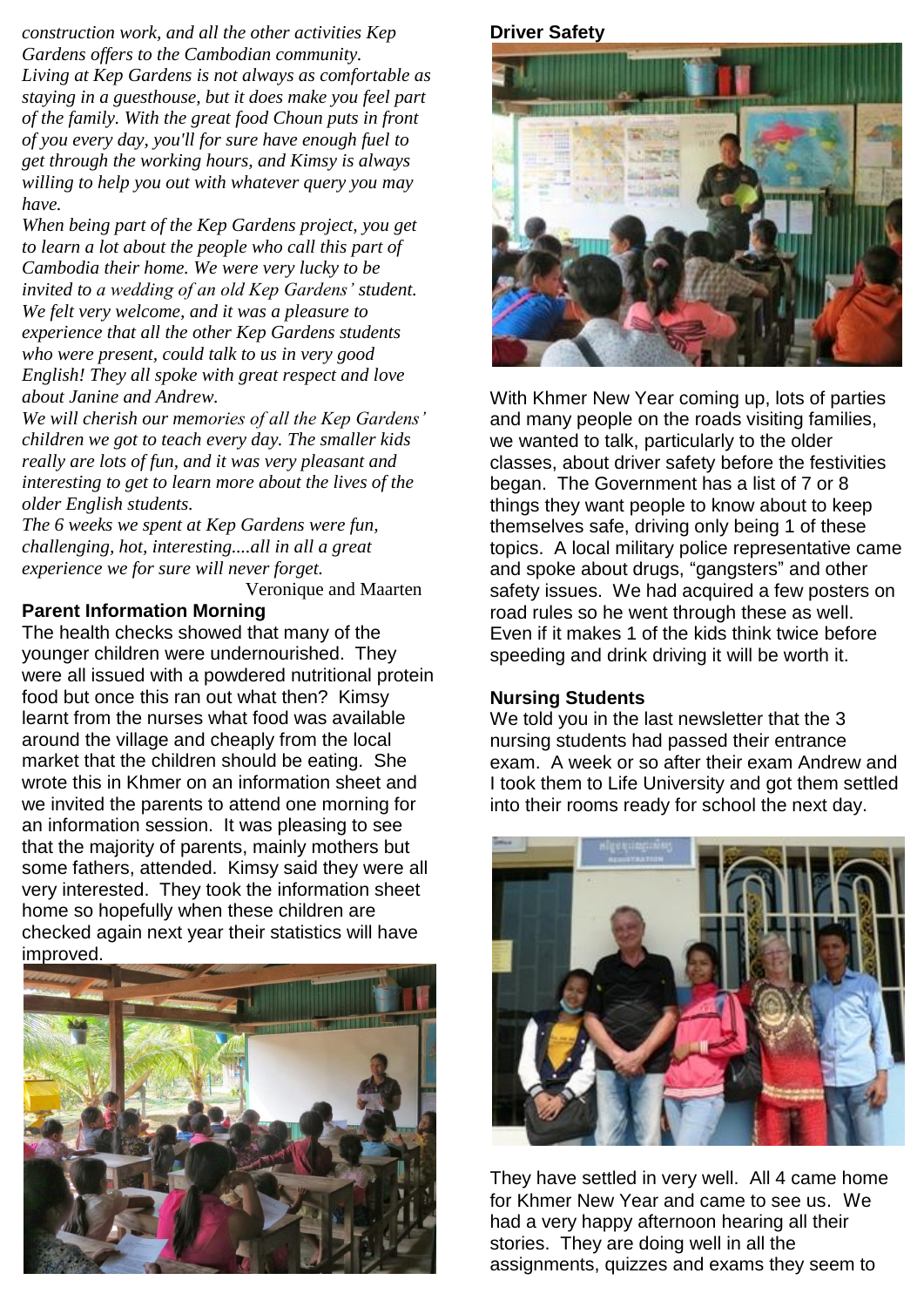have. We are confident that they are all working hard at their studies but also enjoying their spare time, making new friends, widening their horizons but most important of all becoming confident, mature, young adults. A lot of this comes of course from leaving home. They all miss home but are not homesick. It was great to see the change in quite a short period of time and we look forward to following their personal growth over the next few years.

#### **Trades Section**

Andrew and our apprentices haven't been around Kep Gardens much over the last couple of months. They took down a Khmer wooden house that the people said had ghosts so they wanted to sell it. They have been building a fence and doing the foundations and soon this house will be rebuilt in a different place for a different owner.



A big old house with some lovely wood inside. It should come up a treat after renovating.



They have been camping at Kampot, a couple of them coming home for a night to see families once a week or so and to pump water at Kep Gardens, service the generator and all the little jobs that they usually do on a regular basis.



#### **World Challenge**

Three school groups from England will be camping at Kep Gardens during the months July/August. They are groups of 20 or so and will each be staying for 6 days. From October we start to host similar school groups from Australia. We are busy planning how this will all work: extra staff we will need, projects they will work on, how we can give them the maximum exposure to the Cambodian people and life in rural Cambodia that is possible during their stay. Looking forward to these visits. We are going to sit back and enjoy it and leave it to Kimsy and Sopheak to see to the smooth running. They already have lots of good ideas to offer so should be fun and a good life experience for the visitors and learning experience for us and our staff.

#### **Return Hospital Visits**

The last couple of months we have been taking various students back to the hospital for followups. Only one left now and he is a boy who has juvenile rheumatoid arthritis. He has to go back every month for the next 6 months or so to monitor the drugs he is taking and their effect on the rest of his body.

#### **Mobile Dental Clinic**

The mobile dental clinic has been booked for June. They will spend a week here at Kep Gardens treating not only our students but students from the Buddhist for Life Development which is run by monks and former monks and is situated a few kilometres away from Kep Gardens. All the monks from the local pagoda will be checked and treated as well. Good to work together to gain the maximum benefit for children in this area while the dental clinic is in our vicinity.

#### **Wedding of Hospitality Student**

The third of our hospitality students was married a couple of weeks ago. He married a girl he has